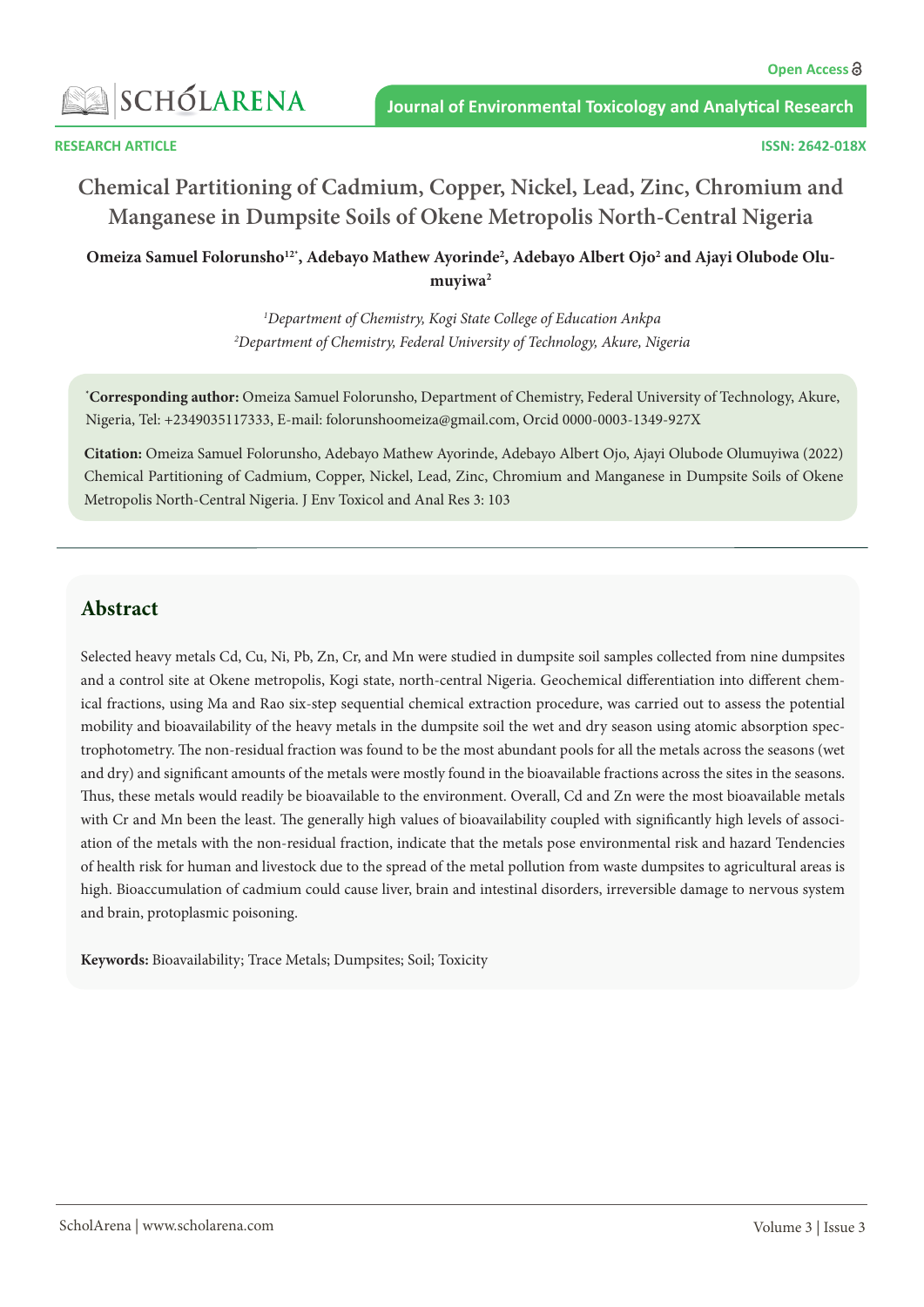# **Introduction**

Pollution is a worldwide problem and its potential in influencing the health of human population is great (Khan and Ghouri, 2011). The impact of pollution on overcrowded cities as a result of industrial effluents and automobile discharge has reached a disturbing magnitude and is arousing public awareness [1]. An excessive level of pollution has caused a lot of damage to human and animal health, also to plants including the tropical rain forests as well as the wider environment [2]. Pollution and subsequent contamination of the environment by toxic heavy metals are of great concern due to their sources, widespread distribution and multiple effects in the ecosystem. Studies have shown that soils of refuse dumpsite contain different kinds and concentrations of heavy metals [3]. In recent times, it has been reported that these elements accumulate and persist in soils at an environmentally hazardous levels [2].

Heavy metals in the soils of Otofure waste dumpsite environment near Benin City, Edo State in Southern Nigeria, were analysed in order to ascertain the level of heavy metal contamination of one of the several sites receiving municipal solid wastes daily using Atomic Absorption Spectrophotometer (Bulk Scientific210 VGP) and they noticed that there was a significant Zn enrichment and enrichment with Ni and Vat the topsoil; and Extreme enrichment with Cr, Cd, and lead of the soil at the dumpsite. Also, the soil Contamination factor (CF) indicated a moderate contamination of iron (Fe), manganese (Mn) and copper (Cu), Very High contamination of zinc (Zn), chromium (Cr), cadmium (Cd), lead (Pb), nickel (Ni) and vanadium (V). Pollution Load Index (PLI) showed that Otofure dumpsite is heavily polluted (PLI  $>$  1) by heavy metals in general [4].

Trace metals were analyzed in leachate sample obtained at different locations (Obosi public dumpsite, groundwater and [agricultur](https://www.omicsonline.org/biofertilizers-biopesticides.php)[al s](https://www.omicsonline.org/biofertilizers-biopesticides.php)oil farmland 45.6 km from Onitsha dumpsite) and it was discovered that very high concentrations of Mg (14.20-20.23 ppm), Hg (0.002-2.29 ppm), Pb (0.09-0.65 ppm), Cd (0.001-0.53 ppm), but Al and As were not detected in most of the samples [5].

The concentrations of metals in both soil and vegetables were determined using atomic absorption spectrophotometer (AAS) at Kuru Jantar dumpsites and results obtained showed that the farm was polluted with the metals (Cd, Cr, Cu, Mu, Fe, Pb, Zn, Ni) because the contamination pollution ranged from very slight to very severe. The overall order of the metals at the dumpsite was Fe> Mn> Zn> Cu> Cr> Ni> Pb> Cd while the order of the metal concentrations at the farm was Fe> Mn> Zn> Ni> Cd> Pb. In general, the metal concentrations were below the recommended limit of USEPA and FEPA standards for agricultural soils and vegetables except for Cd in vegetables. The concentrations were however higher in the farm than in the control. Thus, the farm was polluted with heavy metals from the dumpsite soils [6].

Five heavy metals (chromium, nickel, zinc, lead and copper) were analysed for their levels in soil at four different directions (east, west, north and south) by wet digestion spectrophotometrically and the mean heavy metals in soil were zinc (1133±897 mg/kg), nickel (26.3± 51.1 mg/kg), copper (110±90 mg/kg), lead (137± 64 mg/kg) and chromium (3.63±2.46 mg/kg). Concentration in sampling site were higher than soils from background with factors of 67 (zinc), 18 (copper), and 20 (lead). Index of geo-accumulation revealed soil to be moderately to strongly polluted with zinc, copper and lead. Inter-element correlation was in the range 0.90 – 0.99. Near-by farmlands are exposed to these heavy metals [7].

The concentration of heavy metals in soils and edible plant leaves grown in an abandoned dumpsite along Akachi road in Owerri municipality and their results were as follows Cr: 150-280 >Fe: 116.50-203 >Cu: 12.4-18.8 >Mn: 0-20 >Al: 0.08-0.16 >Zn: 0-1.4 mg/ kg-1. Moreover, levels of metals in the edible plant leaves were in the order of: Zn>Fe>Cu>Al>Mn>Cr. Zn, in particular, was higher than FAO/WHO recommended limits. Still, the trends in Transfer Factor for the heavy metal in vegetable samples studied were in order: Zn>Al>Cu>Mn>Fe>Cr. Therefore, they concluded that abandoned solid waste dumpsites contained significant concentrations of heavy metals which are later absorbed and accumulated by plants growing it [8].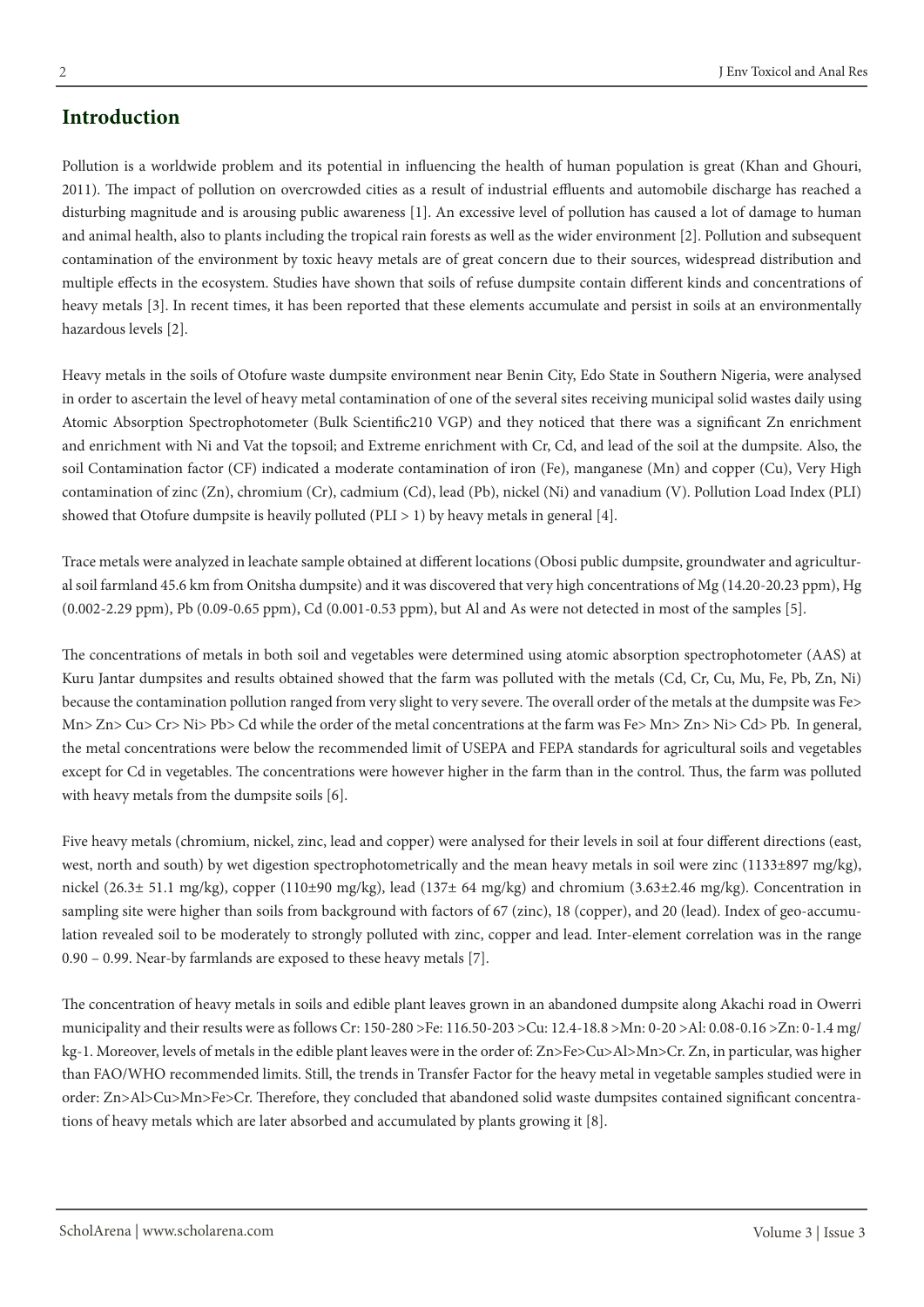This chemical portioning of Cd, Cu, Ni, Pb, Zn, Mn, and Cr is vital in Okene metropolis because Like many cities in Nigeria, Okene faces problems of improper disposal, collection and handling of huge refuse near residential areas generated from industrial products, such as polythene bags, plastics from beverages, electronic materials, broken bottles and empty cartons, constitute hidden places for vector diseases. The situation is more serious and has become unbearable because the access to basic necessities, such as portable water and functional health facilities, is very poor. To worsen the matter, in Okene metropolis, there is a delayed and uncoordinated waste disposal system which makes many people vulnerable to the outbreak of diseases. Hence, have endangered the lives of both human and animals in Okene metropolis for ages. The presence of toxic heavy metals in the environment continues to generate a lot of concern to environmental scientists, government agencies and public health practitioners because of health implications of their presence. However, very little attention has been paid to its impact on the inhabitants. Thus, this research took into account chemical portioning of Cd, Cu, Ni, Pb, Zn, Mn, and Cr of the dumpsite soils of Idoji (ID), Okene (OK), Ikuehi (IK), Oboroke (OB), Uhuoze (UH), Nagazi(NA), Ozuri (OZ), Kabba Junction (KJ), Obehira (AC) dumpsites and Control (CTR) to ascertain if Cd, Cu, Ni, Pb, Zn, Mn, and Cr are present in the extractive fractions that could pose danger to the inhabitants of Okene metropolis.

# **Materials and Methods**

Okene Metropolis is located at latitude 07o 33' N and longitude 06o 14'E and is presently one of the most important cities in Kogi State North Central Nigeria comprising of three local government areas namely Okene, Adavi and Okehi. It has a population of 722, 453 people (population census, 2006). It has total area of 339 Km2. It has a tropical continental climate with dry season, lasting up to six months (October - March). Soils from nine dumpsites and a control site were collected from Okene metropolis during the dry and wet seasons of 2019 - 2021.

These dumpsites were Idoji (ID), Okene (OK), Ikuehi (IK), Oboroke (OB), Uhuoze (UH), Nagazi(NA), Ozuri (OZ), Kabba Junction (KJ), Obehira (AC) and Control (CTR). The area used for sampling in each dumpsite location was divided into four quadrants (Nuonamo et al., 2000). Soil samples were collected from each site with the aid of an auger stainless spoon at 0 – 15cm profile and composite samples were made in the laboratory for each season. A total of four (4) samples per month from each dumpsite were collected for a period of 24 months and placed in polythene bags and labeled.

All reagents and chemicals used during this research were of analar grades and double distilled water was used. Glass wares and polythene sample bottles were washed with liquid soap, rinsed with water and soaked in 10% HNO3 for 24 hours, then cleaned thoroughly with double distilled water and dried. The results obtained were validated with certified soil reference materials (CSRM) SOIL-7 and NIST 1633b obtained from Gombe State University, Nigeria. Results reliability and repeatability were confirmed by the triplicates digestion throughout the study.

% recovery for CSRM =  $1 - (Literature values – results obtained by AAS)$ Literature values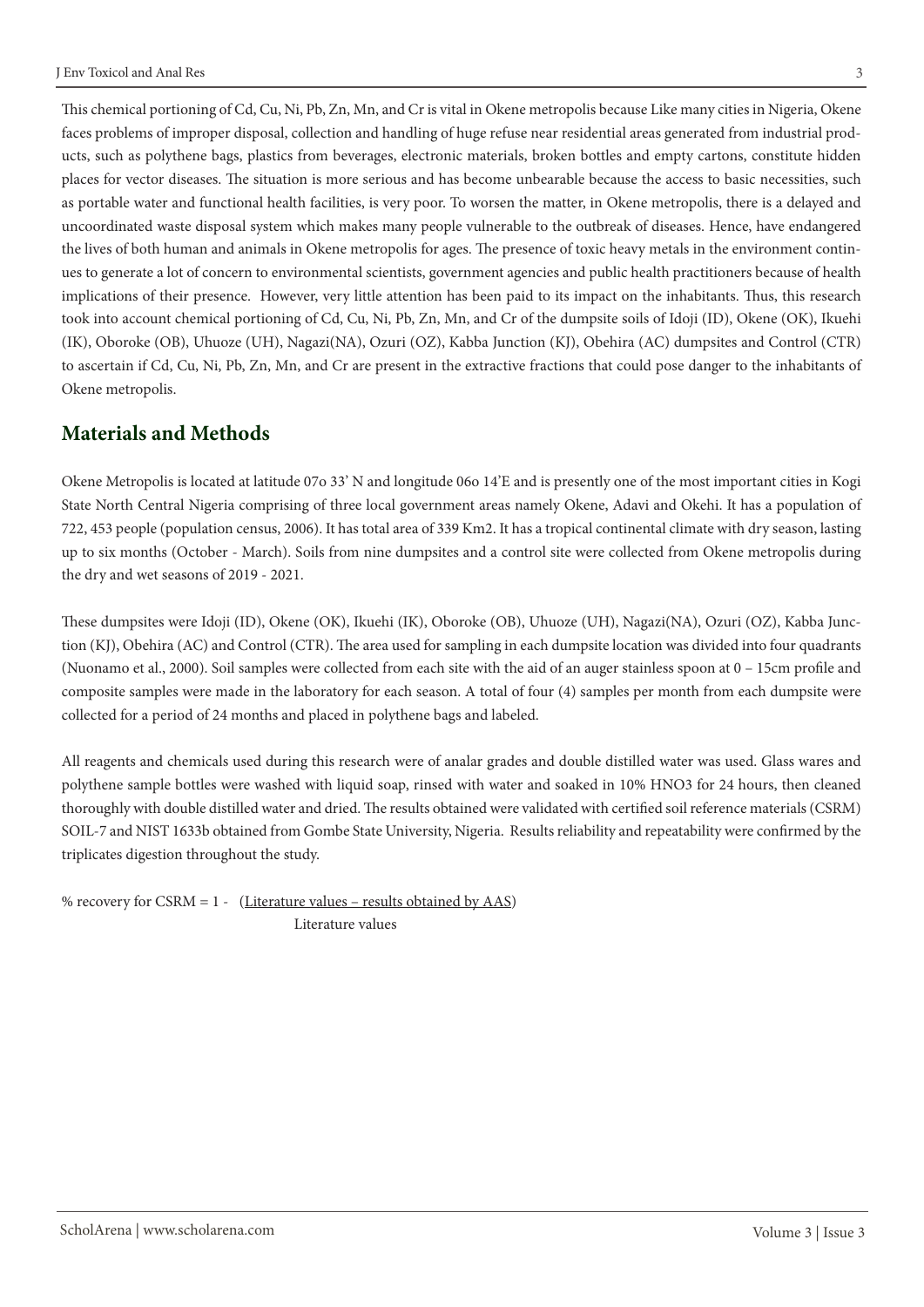

**Figure 1:** Map showing Okene metropolis and sampling points



**Figure 2:** One of the Dumpsite at Okene L.G.A. Dumping at the site is unrestricted

# **Sequential Extraction of Metals in dumpsite Soils**

[9] fractionates soil samples into six geochemical fractions using sequential extraction method. However, in this studies  $Mg(NO<sub>3</sub>)$ was used instead of MgCl<sub>2</sub> to avoid an increase in the solubility of heavy metals within the soil solution matrix. The extraction was carried out on three sub-samples in each step as follows:

### **Water Soluble Fractions:**

1g of the air dried soil sample (2mm sieve) were mixed with 10ml of de-ionized water with continuous agitation for 1 hour, centrifuged and the supernatant decanted and made up to 50ml with de-ionized water prior to analysis.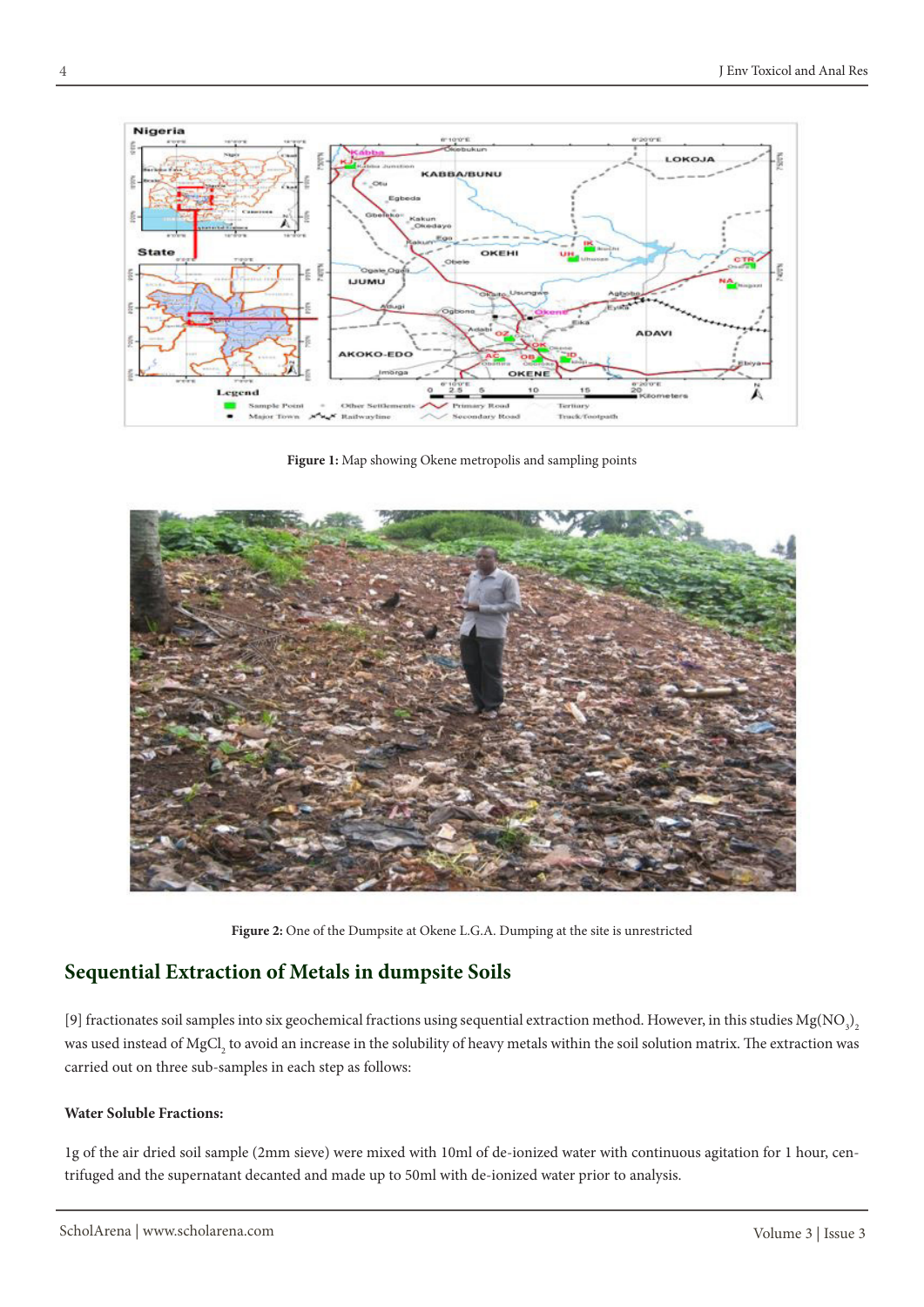#### **Exchangeable Phase:**

The residue in (i) above is shaken at room temperature with 16ml of 1M Mg(NO<sub>3</sub>)<sub>2</sub> at pH 7.0 for 1 hour, centrifuged and supernatant decanted and made up to 50ml with double distilled de-ionized water.

#### **Oxidized Phase (bound to organic matter):**

Residue form (ii) above +10ml of 8.8M H<sub>2</sub>O<sub>2</sub> + 6ml of 0.02M HNO<sub>3</sub> was shaken for 5 + 1 hrs at 98°C. 10ml of 3.5M CH<sub>3</sub>COONH<sub>4</sub> was added as an extracting agent, the resulting mixture was then centrifuged and supernatant made up to 50ml with distilled water prior to analysis.

#### **Acid Soluble Base (bound to carbonates):**

 $25{\rm ml}$  of 0.05M Na<sub>2</sub>EDTA was added to the residue in (iii) above ad shaken for 6 hrs and centrifuged. The supernatant was decanted and made up to 50ml with distilled water prior to analysis.

#### **Reducible Phase (bound to Fe–Mn oxides):**

Residue from (iv) above + 17.5mlNH<sub>2</sub>ON.HCl0.1M + 17.5ml CH<sub>3</sub>COONH<sub>4</sub> 3.5M, shaken for 1 hr, centrifuged, the supernatant decanted and made up to 50ml with distilled water prior to analysis.

#### **Residual Phase (bound to silicates and deferential materials):**

Residue from (v) above was digested by using HCl –  $\rm HNO_3/HF$  (0.35:12 w/v solid solution) in acid digestion, Teflon cup. It was then dry, ashed for 2 hrs and evaporated, filtered and diluted to 50ml with double-distilled de-ionized water. After each successive extraction, the sample was centrifuged at 3000rpm for 15 minutes. The supernatants was then removed with pipette and filtered with Whatman No. 42 filter paper. The residue in each case was washed with de-ionized water followed by vigorous handshaking and then 15 minutes centrifugation before the extraction.

### **Determination of trace metals**

The samples were digested with aqua-regia and analyzed for Cd, Cu, Ni, Pb, Zn, Mn and Cr using AA320N atomic absorption spectrophotometer which uses acetylene-air flame. SPSS statistical software model 2016 was used for the analysis of results obtained.

### **Results and Discussions**

The percentage recoveries of Cd, Cu, Ni, Pb, Zn Cr, and Mn using two soil reference materials SIOL-7 and NIST 1633b obtained from Gombe State University were presented in Table 1. The results of the percentage recoveries of Cd, Cu, Ni, Pb, Zn Cr, and Mn in the SIOL-7 were 92.30±0.014, 91.82±0.005, 100.00±.001, 95.00±0.015, 100.00±0.003, 93.33±0.012 and 98.73% ±0.010 while 95.15±0.123, 95.84±0.016, 87.91±0.002. 92.53±0.017. 100.00±0.002. 97.38±0.014 and 99.47% ±0.003 was recorded for Cd, Cu, Ni, Pb, Zn Cr, and Mn in NIST 1633b respectively. Percentages > 85 % is good indication of a precise instrument [10-11].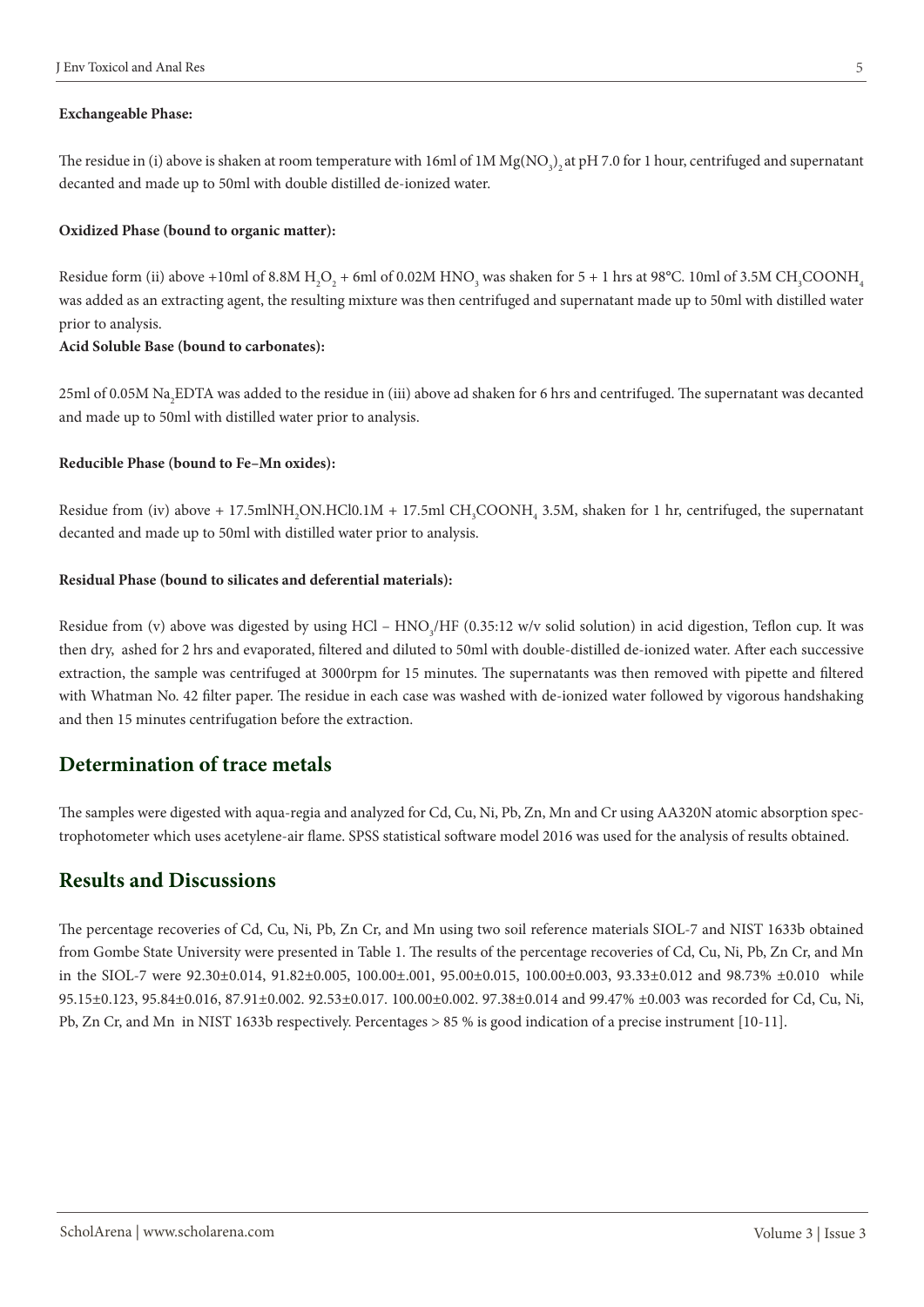| Metals | Literature<br>values<br>SIOL-7 | Literature<br>values<br><b>NIST 1633b</b> | Results<br>obtained by AAS<br>$(SOIL-7)$ | Results<br>obtained by AAS<br><b>NIST 1633b</b> | Percentage<br>recovery for SIOL-7 | Percentage<br>for<br>Recovery<br><b>NIST 1633b</b> |
|--------|--------------------------------|-------------------------------------------|------------------------------------------|-------------------------------------------------|-----------------------------------|----------------------------------------------------|
| Cd     | 1.3                            | 0.784                                     | 1.200                                    | 0.746                                           | $92.30 \pm 0.041$                 | $95.15 \pm 0.123$                                  |
| Cu     | 11                             | 112.8                                     | 10.100                                   | 108.113                                         | $91.82 \pm 0.005$                 | $95.84 \pm 0.016$                                  |
| Ni     | <b>ND</b>                      | 120.6                                     | <b>ND</b>                                | 106.200                                         | $100 \pm 0.001$                   | $87.91 \pm 0.002$                                  |
| Pb     | 60                             | 68.2                                      | 5.700                                    | 53.106                                          | $95.00 \pm 0.014$                 | $92.53 \pm 0.017$                                  |
| Zn     | <b>ND</b>                      | <b>ND</b>                                 | <b>ND</b>                                | <b>ND</b>                                       | $100 \pm 0.003$                   | $100 \pm 0.002$                                    |
| Cr     | 60                             | 198.2                                     | 56,000                                   | 193,000                                         | $93.33 \pm 0.012$                 | $97.38 \pm 0.014$                                  |
| Mn     | 631                            | 131.80                                    | 623.000                                  | 131.100                                         | $98.73 \pm 0.010$                 | $99.47 \pm 0.003$                                  |

**Table 1**: Comparative mean percentage recoveries of metals for SOIL-7 and NIST 1633b

#### **Cadmium (Cd) fractionation in dumpsite soils**

Cd was found high in the residual fractions at most of the dumpsite studied though appreciable amount was present in the oxidizable organic matter bound and carbon bound fractions as shown in figure 1 and 2. This indicates the effectiveness of organic matter as a scavenger of Cd in the dumpsite soils. Similar studies on chemical fractionation of soil shows that Cd is mainly bound to oxidizable phase occurring as organic complexes metal species. This is attributed to Cd having high affinity for humic substances which are a fraction of natural organic matter chemically active in complexing such metal. Generally, residual fraction during both seasons forms major component of the fractions. In the wet season, high mobility factors were obtained at OB (66.0%), UH (62.0%), OZ (57.0%), AC (41.0% ) and KJ (34%) while in the dry season , high mobility factors were obtained at OZ (67.0%), NA (61.0%), AC (60.0%), ID (52.0 %) and OK (45.0%).as presented in table 2 and 3 respectively. This result indicates high Cd bioavailability and mobility, thus these dumpsites would be contaminated by Cd to a relatively large extent. This result is similar to that of [19] where cadmium was largely found in the residual fraction.

A trend of mobility in the dry season is given as: CTR<KJ<UH<OB<OK<ID<IK<AC<NA<OZ and CTR<ID<OK<NA<K-J<UH<AC<OZ<IK<OB.



**Figure 3**: Cadmium concentrations in fractions of soil samples during wet season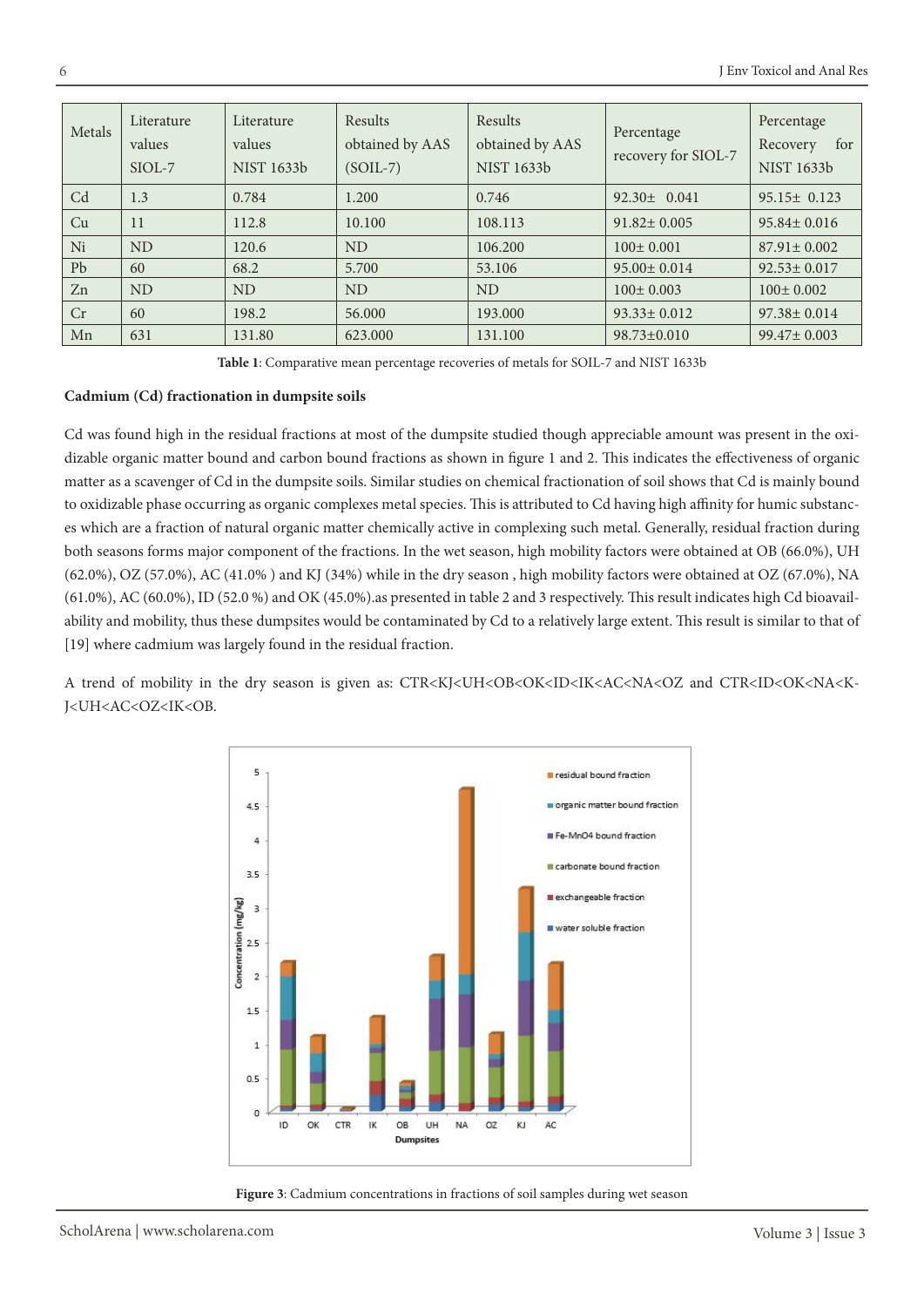

**Figure 4:** Cadmium concentrations in fractions of soil samples during dry season

#### **Copper (Cu) fractionation in dumpsite soils**

Cu was found relatively high in the residual fractions for ID, CTR, IK, KJ and AC (dry season) and OB, UH, NA, KJ, AC (wet season) across the dumpsites studied. Also appreciable amount was present in the oxidizable organic matter bound fractions as shown in figure 5 and 6. This shows the effectiveness of organic matter bound fractions as a scavenger of Cu in soil. A number of studies on chemical partitioning of Cu in soil have shown that it is mainly bounded to the oxidizable phase, occurring as organic complexed metal species. This is attributed to Cu having high affinity for humic substances which are a fraction of natural organic matter chemically active in complexing such metals metals. This further confirm the results of [12, 13, 14]. In the wet season high mobility values were obtained at OK (55.6%), ID (38.4%), NA (36.0 %) and IK (33.0%): while in the dry season high values were obtained at OK (45.0%) and IK, OB (41.0%) as presented in table 2 and 3 respectively. This result indicates high bioavailability and mobility, thus these dumpsites would be contaminated by Cu to a relatively large extent. Trend of mobility in the dumpsites during the rainy season is given as  $OK > ID > NA > IK > UH > OZ > CTR=AC > OB > KJ$  while in the dry season follows the order: OK > IK > KJ >OB> AC > OZ > UH >NA> ID>CTR >OB >KJ.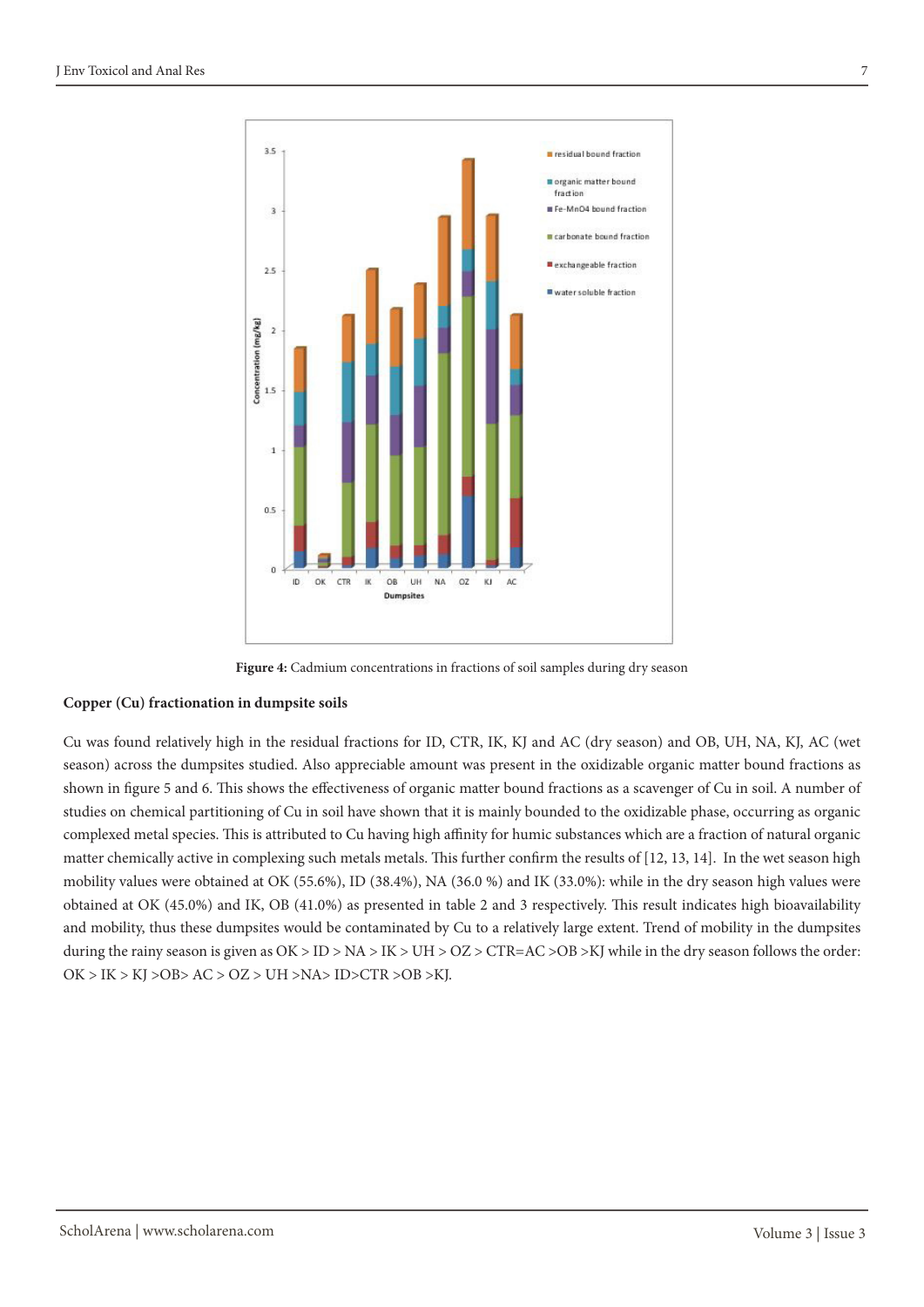

Figure 5: Copper concentrations in fractions of soil samples during dry season



**Figure 6:** Copper concentrations in fractions of soil samples during wet season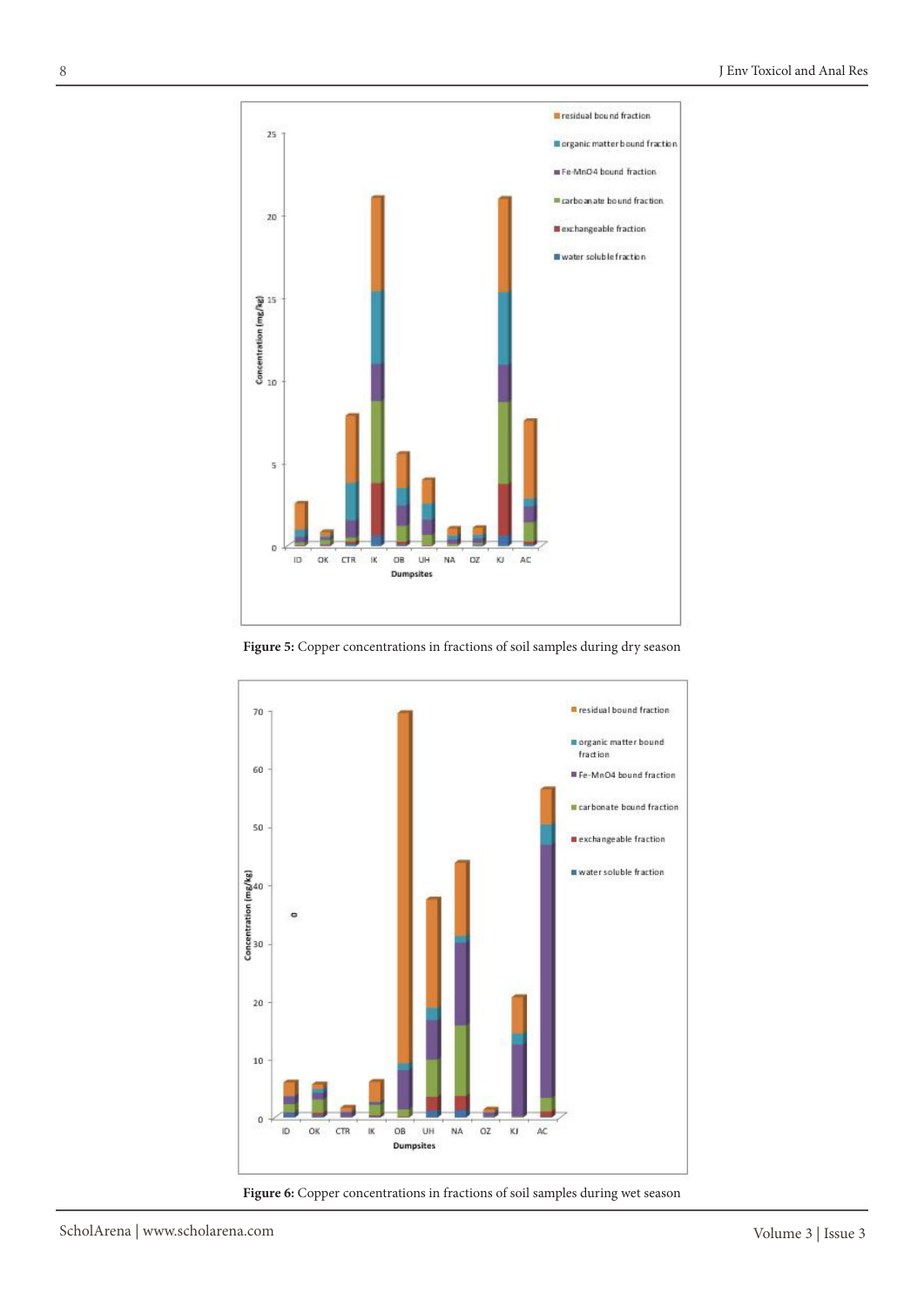#### **Nickel (Ni) fractionation in dumpsite soils**

Ni was found quite high in the exchangeable fractions across both wet and dry. Also for the dry season low amount Ni was found in the residual fractions as shown in figure 7. Whereas in the wet season amount relatively high than the dry season was found in the residual fractions across all dumpsites as shown in figure 8. The higher concentration of Ni in the exchangeable and appreciable amount in the residual fraction indicates that there is an increased rate of interaction with the biotic community of the soil. This is in agreement with the studies of [15, 16] where Ni dominated the exchangeable fractions. In the wet and dry season as shown in tables 2 and 3 very high mobility values were obtained with the exception of IK-dumpsites in the dry season. This result indicates high bioavailability and mobility, thus these dumpsites would be contaminated by Ni to a relatively extent. Trend of mobility in the dumpsites during the rainy season is given as OK > OB> NA > KJ >IK> ID > AC > UH>OZ >CTR while in the dry season follows the order: OK =UH>ID > AC >KJ> CTR > UH > NA>OZ>IK



Figure 7: Nickel concentrations in fractions of soil samples during dry season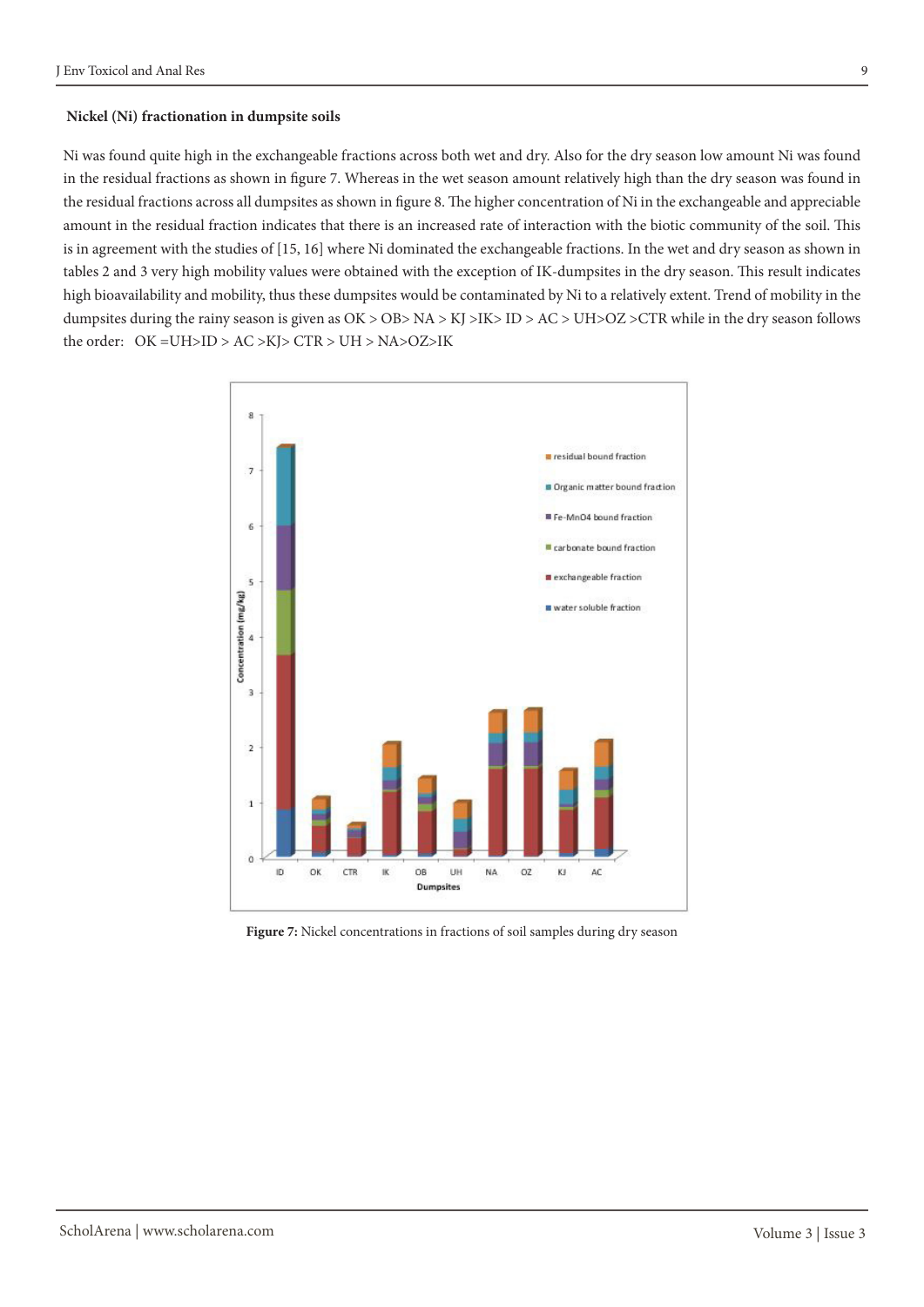

**Figure 8:** Nickel concentrations in fractions of soil samples during wet season

#### **Lead (Pb) fractionation in dumpsite soils**

Pb was found high in the residual fractions at most of the dumpsite studied though appreciable amount was present in the oxidizable organic matter bound and carbon bound fractions as shown in figure 9 and 10. This indicates the effectiveness of organic matter as a scavenger of Pb in the dumpsite soils. Similar studies on chemical fractionation of soil shows that Pb is mainly bound to oxidizable phase occurring as organic complexes metal species [17]. This is attributed to Pb having high affinity for humic substances which are a fraction of natural organic matter chemically active in complexing such metal. Generally, residual fraction during both seasons forms major component of the fractions. In the wet season, high mobility factors were obtained at OZ (29.0%), and IK (26.0%) while in the dry season , high mobility factors were obtained at OK (35.0%), ID (30.0%), NA (28.0%) and KJ (27.0 %) as presented in tables 2 and 3 respectively. This result indicates high Pb bioavailability and mobility, thus these dumpsites would be contaminated by Pb to a relatively extent.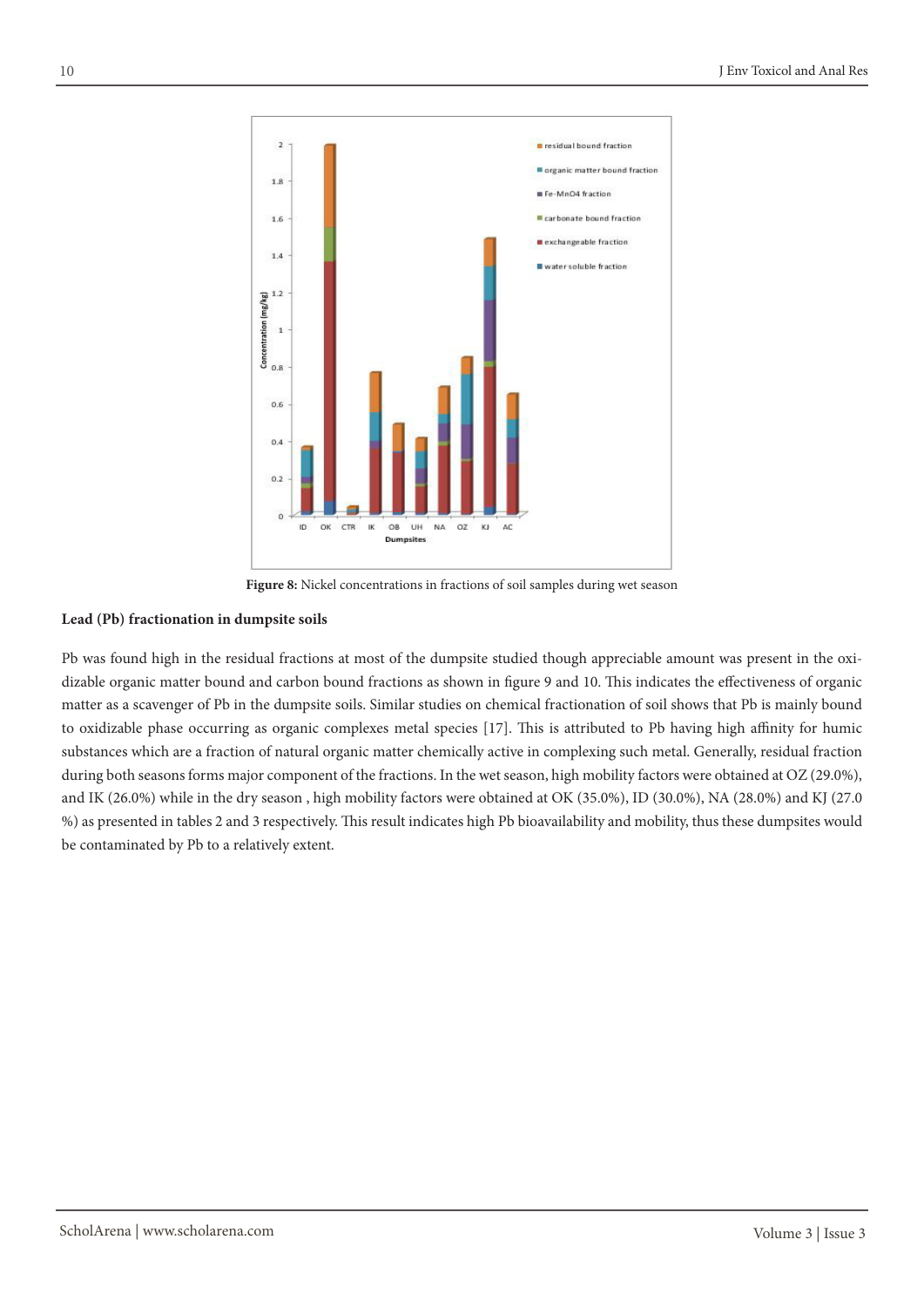

Figure 9: Lead concentrations in fractions of soil samples during wet season



Figure 10: Lead concentrations in fractions of soil samples during dry season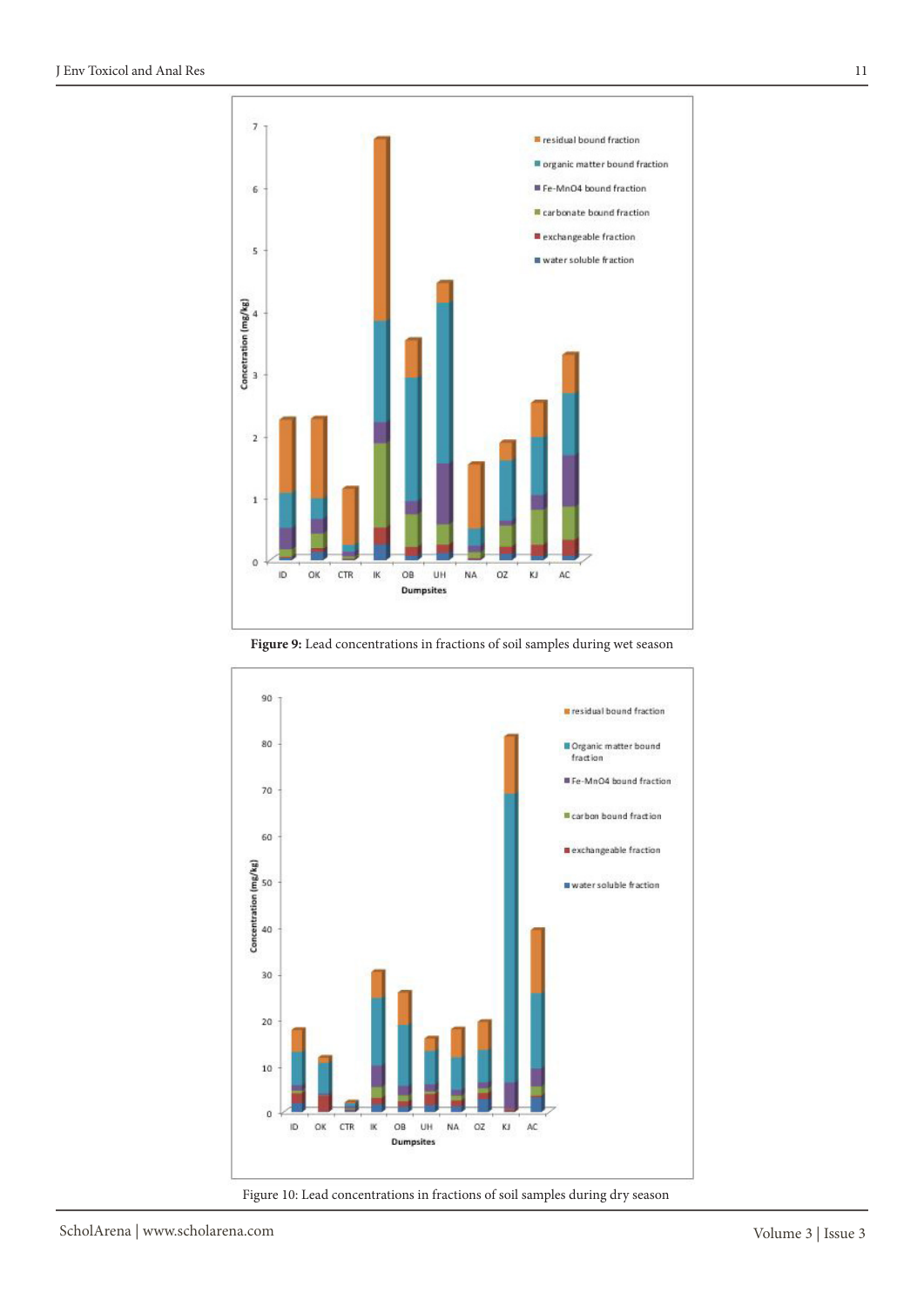#### **Zinc (Zn) fractionation in dumpsite soils**

The chemical partitioning of Zn into different fractions was dominated by Fe-MnO<sub>4</sub> fractions across both wet and dry season. However, organic matter bound and residual fractions in the selected dumpsites also showed appreciable results across the seasons as presented in Figs. 11 and 12. This could be linked with preferential incorporation of Zn into silicate lattice as suggested by [14]. Also, the high Zn values in the organic matter bound fractions may be connected to the ease of complexation between the metal and natural organic matters. In addition, Zn contents being high in the Fe-MnO<sub>4</sub> fractions could be due to high association or retention ability of the mineral crystal structure. This is attributed to dumpsite composition and its bioavailabilty in the soil. In the wet and dry season, relatively high mobility values are shown in tables 2 and 3.



Figure 11: Zinc concentrations in fractions of soil samples during dry season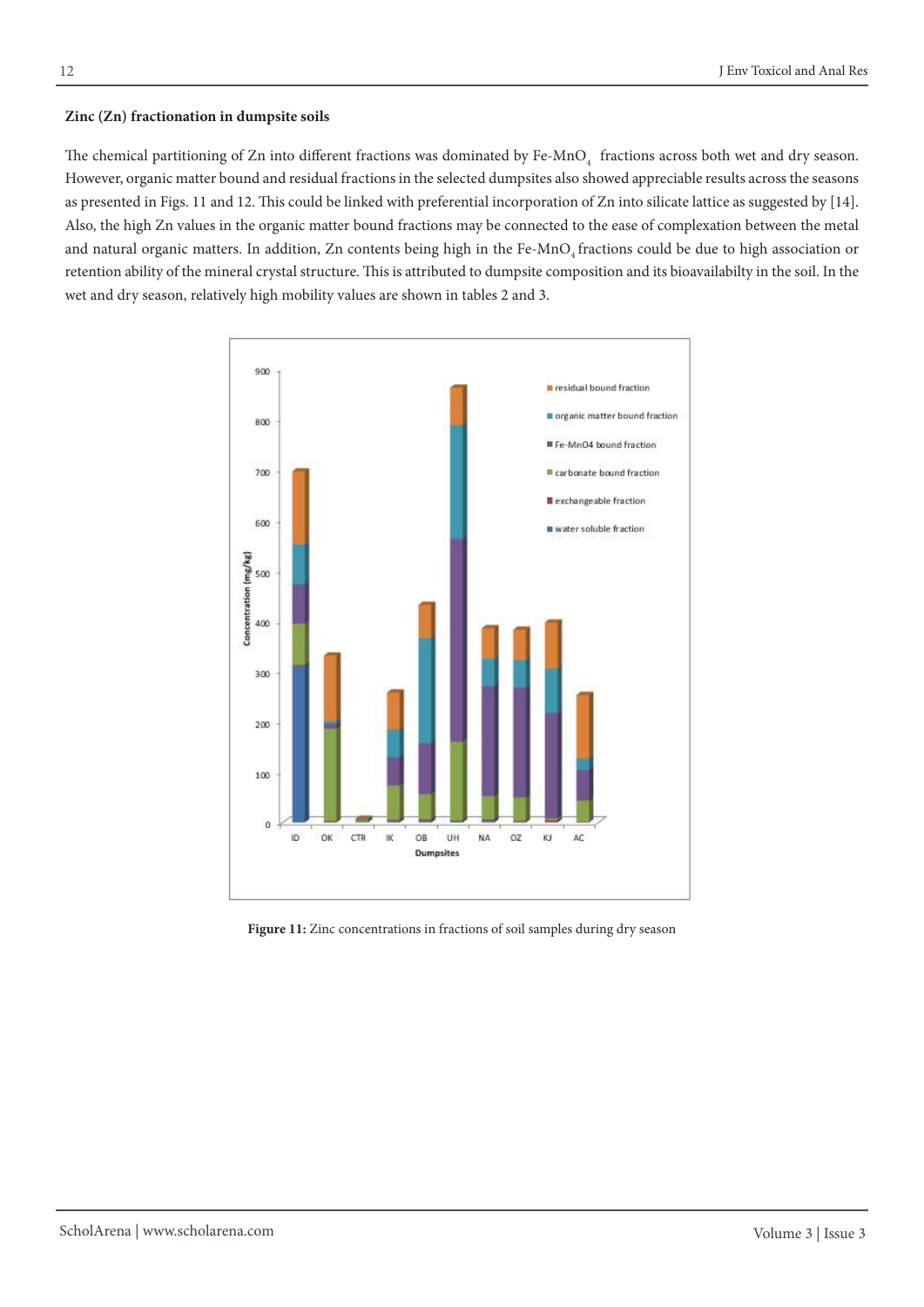

**Figure 12:** Zinc concentrations in fractions of soil samples during wet season

#### **Chromium (Cr) fractionation in dumpsite soils**

Cr was found relatively high in the residual fractions for IK, OB, UH, NA, and AC (dry season) and ID, IK, OB, UH, NA and AC (wet season) across the dumpsites studied. Also appreciable amount was present in the oxidizable organic matter bound fractions as shown in figs. 13 and 14. This shows the effectiveness of organic matter bound fractions as a scavenger of Cr in soil. A number of studies on chemical partitioning of Cr in soil have shown that it is mainly bounded to the oxidizable phase, occurring as organic complexed metal species. This is attributed to Cr having affinity for humic substances which are a fraction of natural organic matter chemically active high in complexing such metals. This is in agreement with the studies of Brew (2010) and [14]. In the wet season high mobility values were obtained at OB (60 %), CTR (38.0 %), AC (25.0%), OK (24.0 %) and OZ (16.0%): while in the dry season high values were obtained at AC (26.0%) OB (22.0%), OZ (19%) and IK (16%) as presented in table 2 and 3 respectively. This result indicates high bioavailability and mobility, thus these dumpsites would be contaminated by Cr. Trend of mobility in the dumpsites during the rainy season is given as  $OB > CTR > AC > OK > OZ > IK > NA > KJ > ID > UH$  while in the dry season follows the order: AC > OB> OZ >IK> NA=CTR >ID=OK>KJ> UH.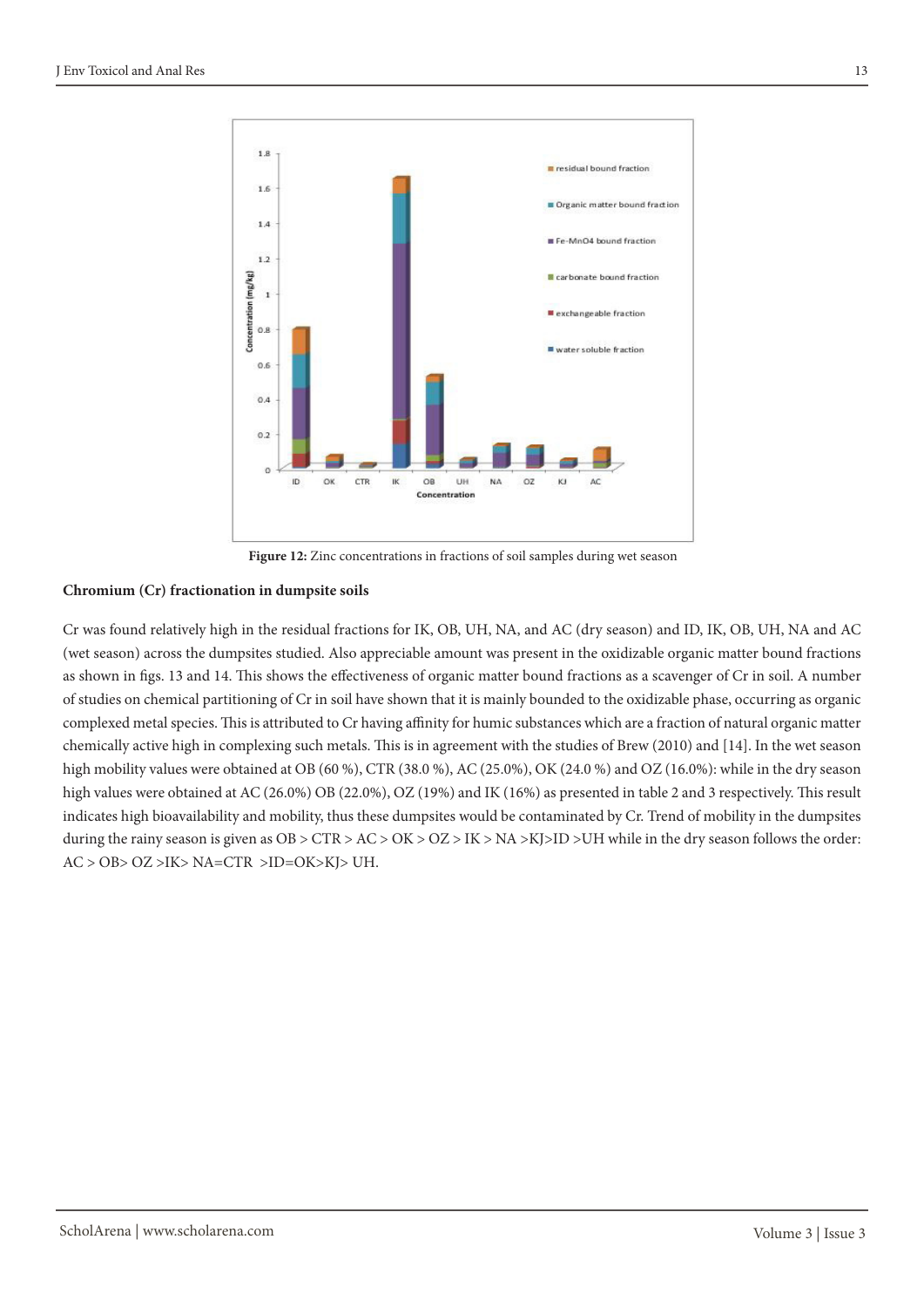

**Figure 13:** Chromium concentrations in fractions of soil samples during dry season



**Figure 14:** chromium concentrations in fractions of soil samples during wet season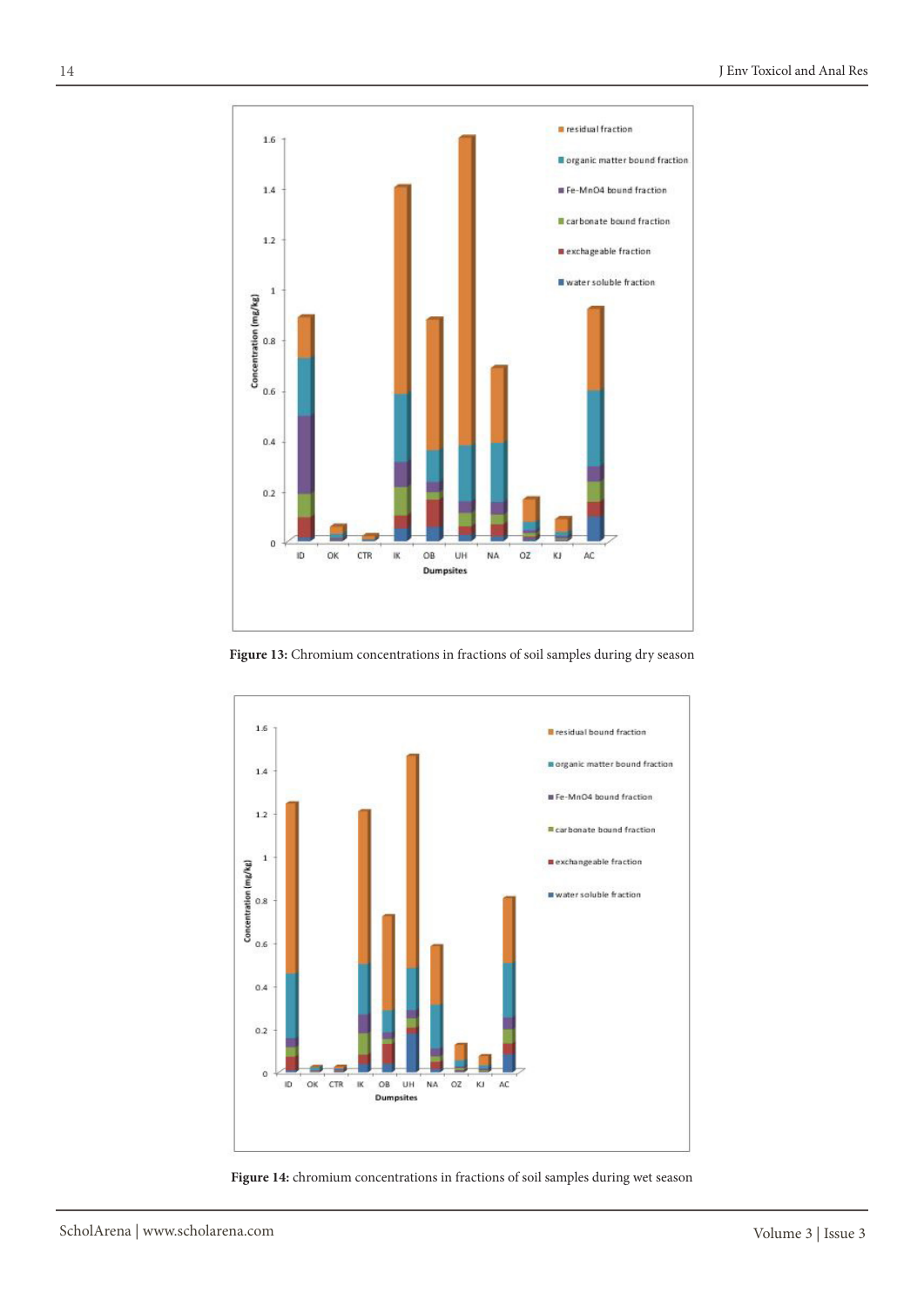#### **Manganese (Mn) fractionation in dumpsite soils**

Mn partitioning is dominated by the Fe-MnO4 and organic matter bound fractions in the selected dumpsites and across the seasons as presented in Figs. 15 and 16. This could be linked with preferential incorporation of Mn into silicate lattice. Also, the high Mn values in the organic matter bound fractions may be connected to the ease of complexation and peptization between the metal and natural organic matter like humis fulvic acid. In addition, Mn contents being high in the Fe-MnO4 fractions could be due to high association or retention ability of the mineral crystal structure. This is attributed to dumpsite composition. In the wet season, relatively high mobility values were recorded at CTR (42.0%), AC (27.0%) and ID (20.9 %) while in the dry season mobility values were high at OK (32.0%), AC (29 %) and IK (22.0%) as shown in table 2 and 3 respectively. The results obtained in this study for Mn is similar to that obtained by [18] where higher percentage of Mn was bounded to organic matter. The Order of mobility in the wet season is given as CTR> AC >IK> ID >OZ> KJ > OB > UH >OK> NA while dry season values are in the order OK> AC  $>$ IK $>$ ID $>$ CTR $>$ OB $>$ UH $>$ KJ $>$ NA = OZ.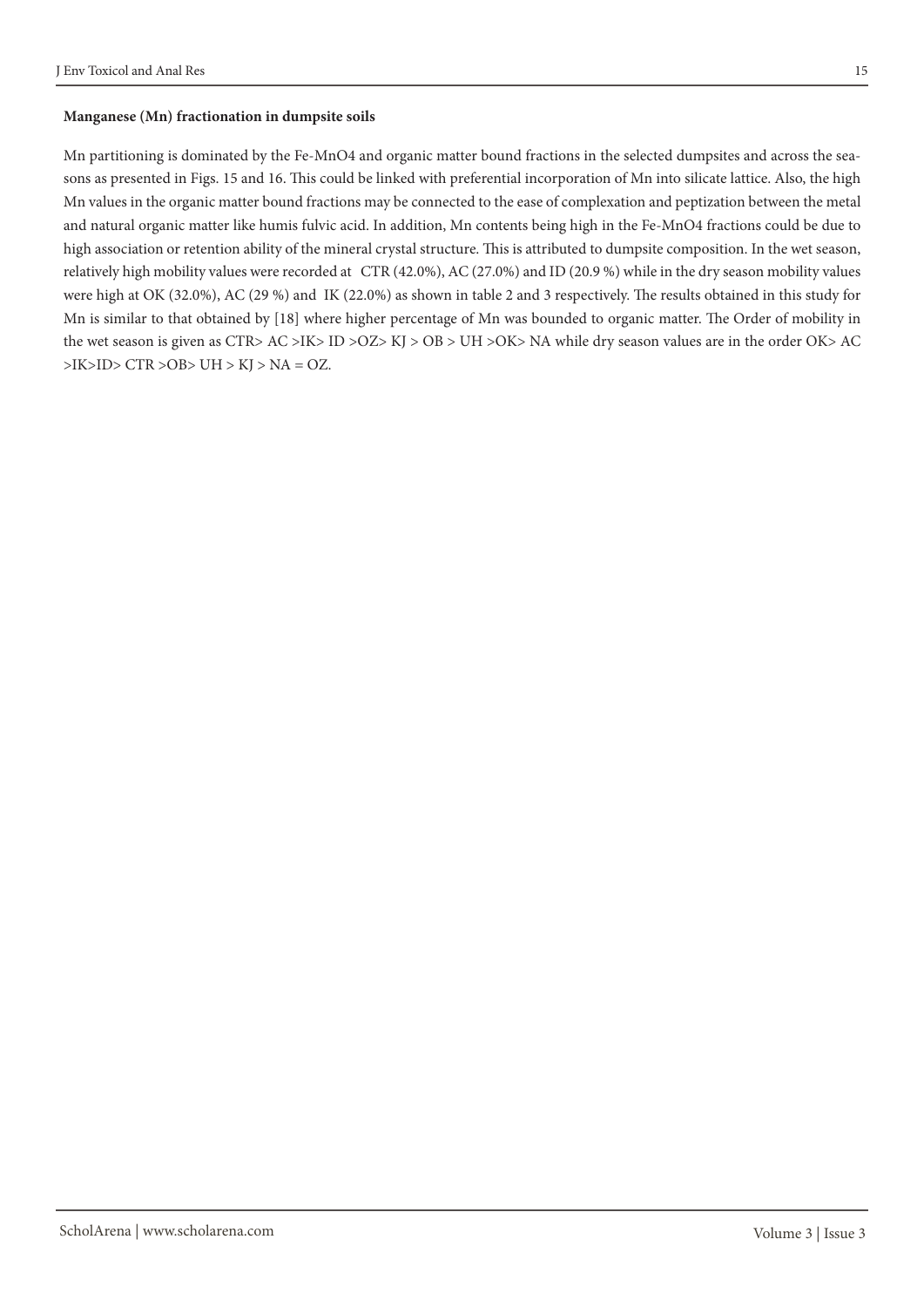

**Figure 15:** Manganese concentrations in fractions of soil samples during wet season



**Figure 16:** Manganese concentrations in fractions of soil samples during wet season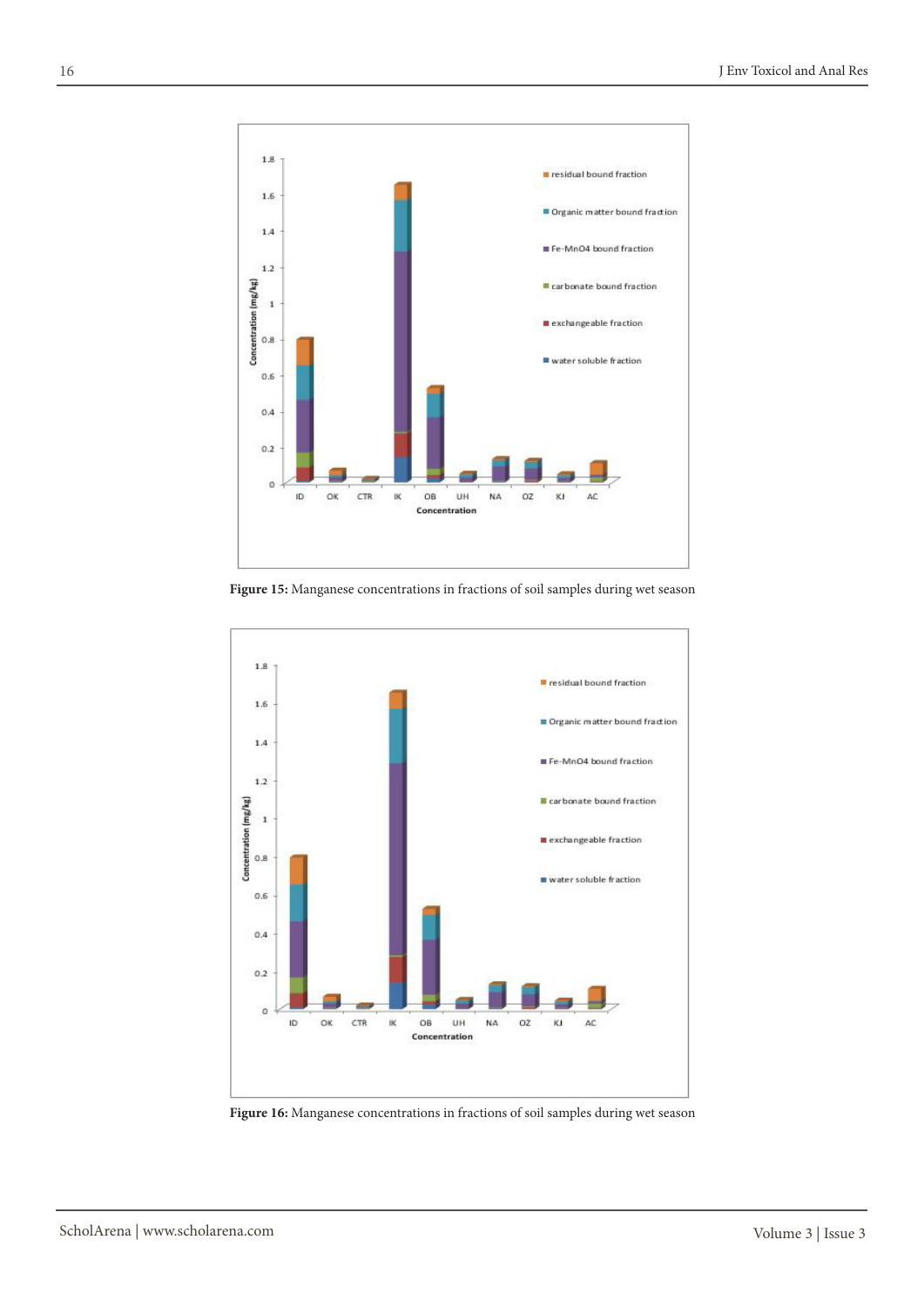### **Conclusion**

From these studies, mobility factors for all the metals varied significantly among the trace metals, dumpsites and seasons. Since trace metals recorded relatively high mobility factors in both wet and dry season. Hence they will be potentially available for plant uptakes and easily in soil solution. Considering these results obtained in this study, consumption of plants grown on these dumpsites should be discourage in order to avoid the risk of ingestion of the trace metals studied.

## **Acknowledgement**

The authors are grateful to the Members of staff, Department of Chemistry Federal University of Technology, Akure and Kogi State College of Education Ankpa for their kind permission to use the facilities in their research laboratories. The financial help of TETFUND given by the federal Government of Nigeria to carry out the work is gratefully acknowledged.

## **Conflict of Interest**

The authors declares that there is no conflict of interest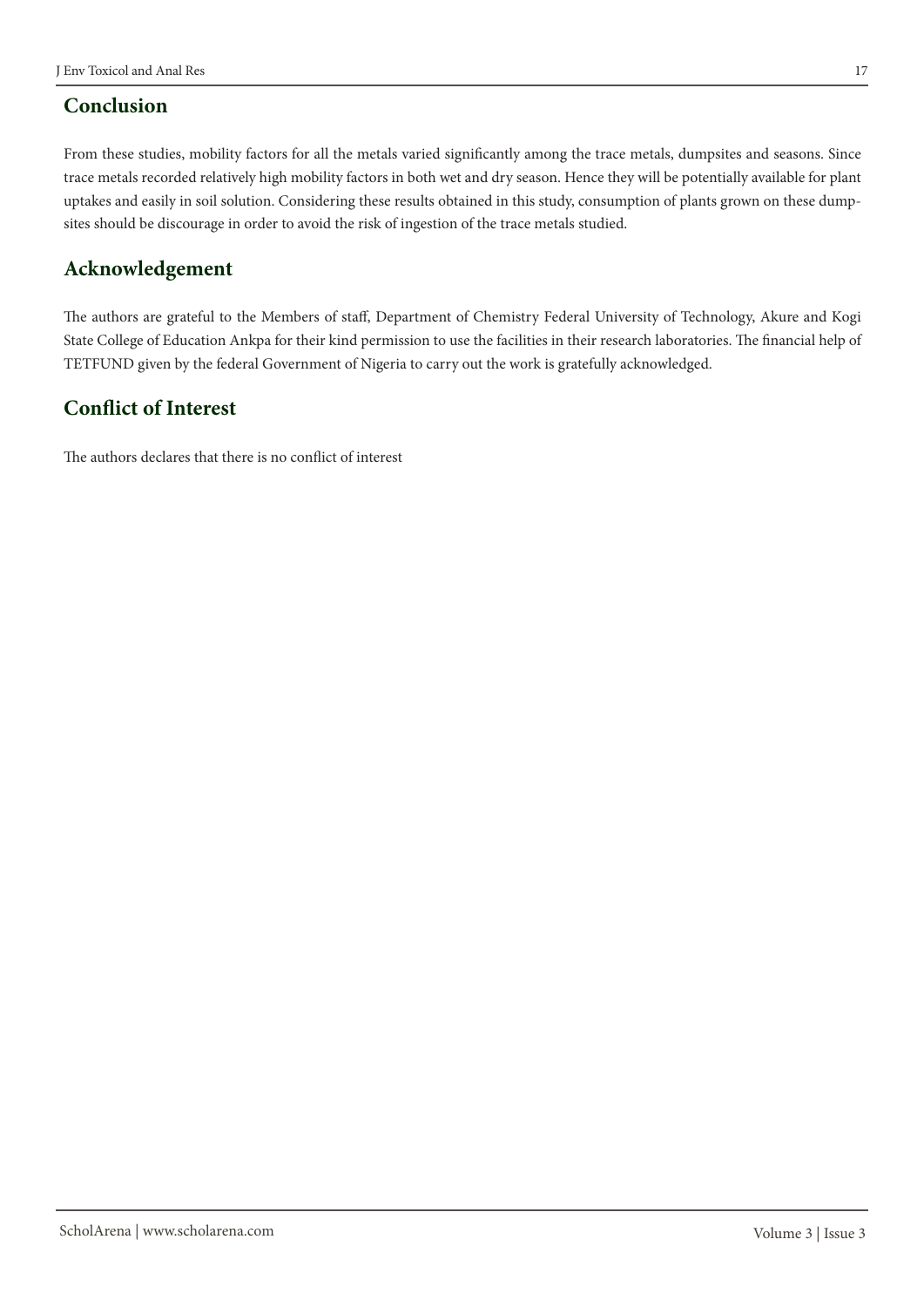### **References**

1. Okafor PC, Ekpe UJ , Ibok UJ , Ekpo PO , Ebenso EE & Obadimu CO (2009). Atmospheric pollution of mild steel in Niger Delta region of Nigeria, Part 1. Characterisation of Calabar, Cross River State Environment. Global J Environ Sci 8: 9,18

2. Kim J, Park SK, Koo TH (2007) Trace elements and pollutants concentrations in shorebirds from Yeonghong Island, Korea in the eastsin-Australian migration flyways. Ecotoxicol 16: 403-10

3. Odukoya OO, Bamgbose O, Arowolo TA (2000). Heavy metals in top-soil of Abeokuta dumpsites. Global J Pure Appl Sci 7: 467- 72.

4. Aiwekhoe KO, Biose E, Odiana S (2019) Heavy Metal Contamination of Otofure Dumpsite Environment near Benin City Edo, Nigeria. Open Access Journal of Waste Management & Xenobiotics 2: 140-48.

5. Emmanuel IM (2017). Evaluation of Leachate Contamination Index Obtained from Dumpsite in Onitsha, Nigeria. J Environ Anal Toxicol 7: 525.

6. Nimyel DN, Egila JN, Lohdip YN (2015) Heavy Metal Concentrations in Some Vegetables Grown in a Farm Treated with Urban Solid Waste in Kuru Jantar, Nigeria. British Journal of Applied Science & Technology 8: 139-47

7. Olayiwola OA, Onwordi CT (2015). Environmental Fate of Heavy Metals in Soil of Ido-Osun Waste Dump Site, Osogbo, Osun, Nigeria. American Journal of Environmental Protection 3: 1-4.

8. Obinna IB, [Christian](http://yadda.icm.edu.pl/yadda/contributor/f7266058ec938b3e222af889b1aa7cf8) EE (2017) Trace metals analysis of soil and edible plant leaves from abandoned municipal waste dumpsite in Owerri, Imo state, Nigeria. World News of Natural Sciences, [13:](http://yadda.icm.edu.pl/yadda/element/bwmeta1.element.psjd-6c241179-0678-40ea-926c-f27081e1f6ee) 27-42.

9. Amadi AN (2011) Assessing the effects of aladimma dumpsites on soil and groundwater using water quality index and factor analysis. Australian Journal of Basic and Applied Science 5: 763-70.

10. Yeung ZLL, Kwok RCW, Yu KN (2003) Determination of multi – elements profiles of street dust using energy dispersive X – ray fluorescence (EDXRE). Appl. Radiation and Isotopes, 58: 339-46.

11. Uba S, Uzairu A, Harrison GFS, Balarabe ML, Okunola OJ (2008) Assessment of Heavy Metals Bioavailabilty in Dumpsites of Zaria Metropolis. Journal of African Biotechnology 7: 122-30.

12. Awokunmi EE, Asaolu SS, Ipinmoroti KO (2010) Effect of leaching of heavy metal concentrations of Soils in some Dumpsites. African Journal of Environmental Science and Technology 4495-99.

13. Osakwe SA (2013) Chemical partitioning of iron, cadmiunm, nikel and chromium in contaminated soils of south eastern Nigeria. Chemical speciation and bioavailabilty. 25: 71-8

14. Ren Q, Muhammed IA, Hassan W, Zeng F (2013) Assessment of trace and heavy metals distribution by four sequential extraction procedures in contaminated soil. Soil and water research, 8: 71-6